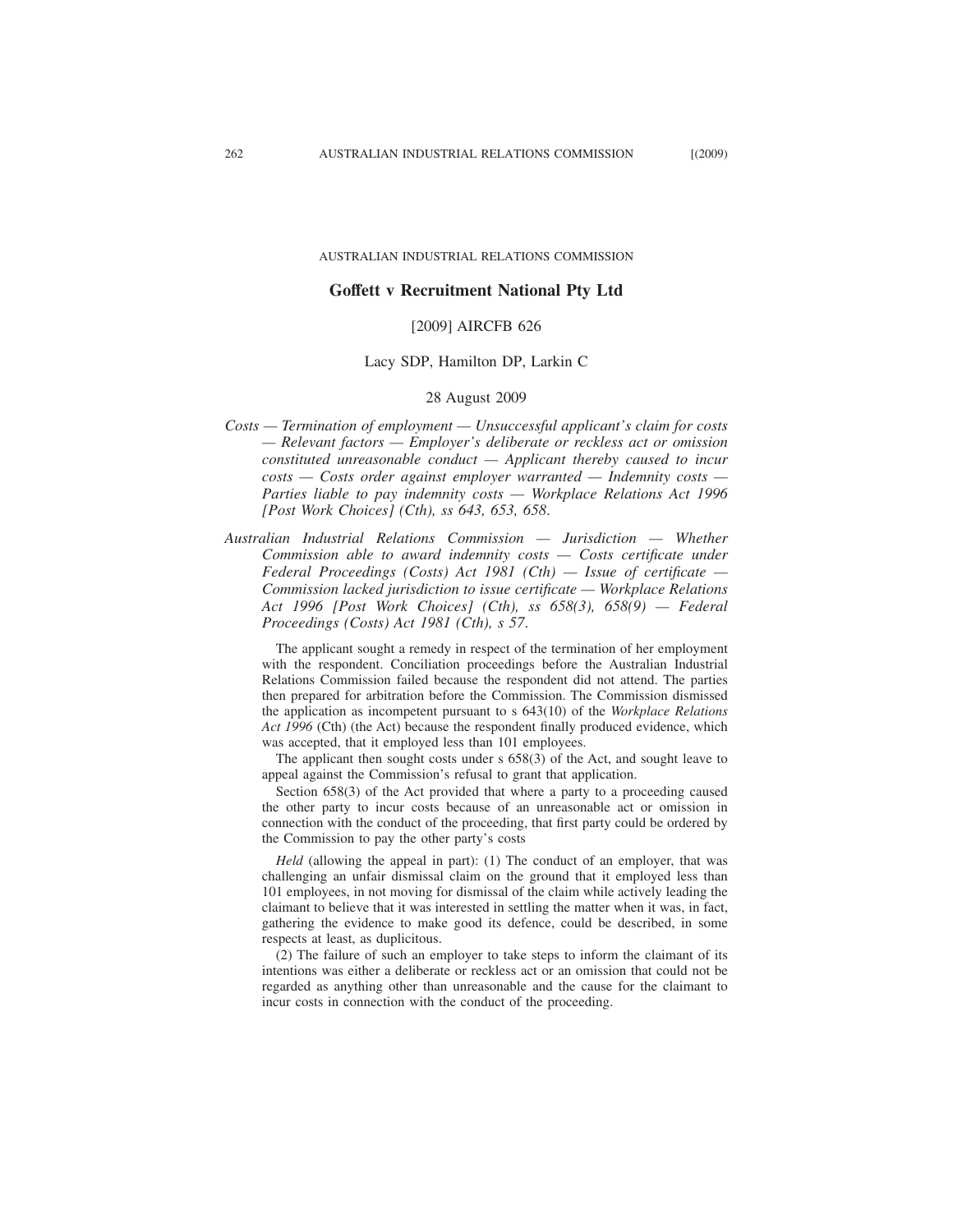(3) The Australian Industrial Relations Commission has the discretion to award indemnity costs.

*Australian Transport Insurance Pty Ltd v Graeme Phillips Road Transport Insurance Pty Ltd* (1986) 10 FCR 177; *Oshlack v Richmond River Council* (1998) 193 CLR 72, considered.

(4) There is no reason to limit the discretion to make an award of indemnity costs in favour of a successful party only. A successful party, even a wholly successful party and whether plaintiff or defendant, may be ordered to pay the other party's costs in part or in whole.

*Cretazzo v Lombardi* (1975) 13 SASR 4, considered.

(5) The Australian Industrial Relations Commission has no power or authority to issue a costs certificate under the *Federal Proceedings (Costs) Act 1981* (Cth).

### **Cases Cited**

*Andrews v Barnes* (1888) LR 39 Ch D 133.

*Australian Guarantee Corporation Ltd v De Jager* [1984] VR 483.

*Australian Transport Insurance Pty Ltd v Graeme Phillips Road Transport Insurance Pty Ltd* (1986) 10 FCR 177.

*Christie v Christie* (1872-73) LR 8 Ch App 499.

- *Coal and Allied Operations Pty Ltd v Australian Industrial Relations Commission* (2000) 203 CLR 194; 99 IR 309.
- *Construction, Forestry, Mining and Energy Union v Australian Industrial Relations Commission* (1998) 89 FCR 200; 84 IR 314.

*Cretazzo v Lombardi* (1975) 13 SASR 4.

*Degmam Pty Ltd (in liq) v Wright (No 2)* [1983] 2 NSWLR 354.

*Donald Campbell & Co v Pollak* [1927] AC 732.

*Forester v Read* (1870) LR 6 Ch App 40.

*Forsyth v Hi Security Fencing Systems Pty Ltd* (2007) 166 IR 413.

*Goffett v Recruitment National Pty Ltd* [2009] AIRC 417.

*House v The King* (1936) 55 CLR 499.

*Oshlack v Richmond River Council* (1998) 193 CLR 72.

*Preston v Preston* [1981] 3 WLR 619.

*Wan v Australian Industrial Relations Commission* (2001) 116 FCR 481.

### **Application for leave to appeal and appeal**

*F Hancock*, for the appellant.

*A Britt*, for the respondent.

*Cur adv vult*

### **The Commission**

1

Anita Goffett applies for leave to appeal against the decision [*Goffett v Recruitment National Pty Ltd* [2009] AIRC 417] of Senior Deputy President Hamberger given in Sydney on  $24$  April  $2009$ .<sup>1</sup> The application is made under s 120(1)(f) of the *Workplace Relations Act 1996* (Cth) (WR Act). Ms Goffett (Appellant) contends that his Honour erred in refusing her application for an order that Recruitment National Pty Ltd (Respondent) pay her costs incurred in the course of conciliation proceedings associated with her

<sup>1</sup> *Goffett v Recruitment National Pty Ltd* [2009] AIRC 417.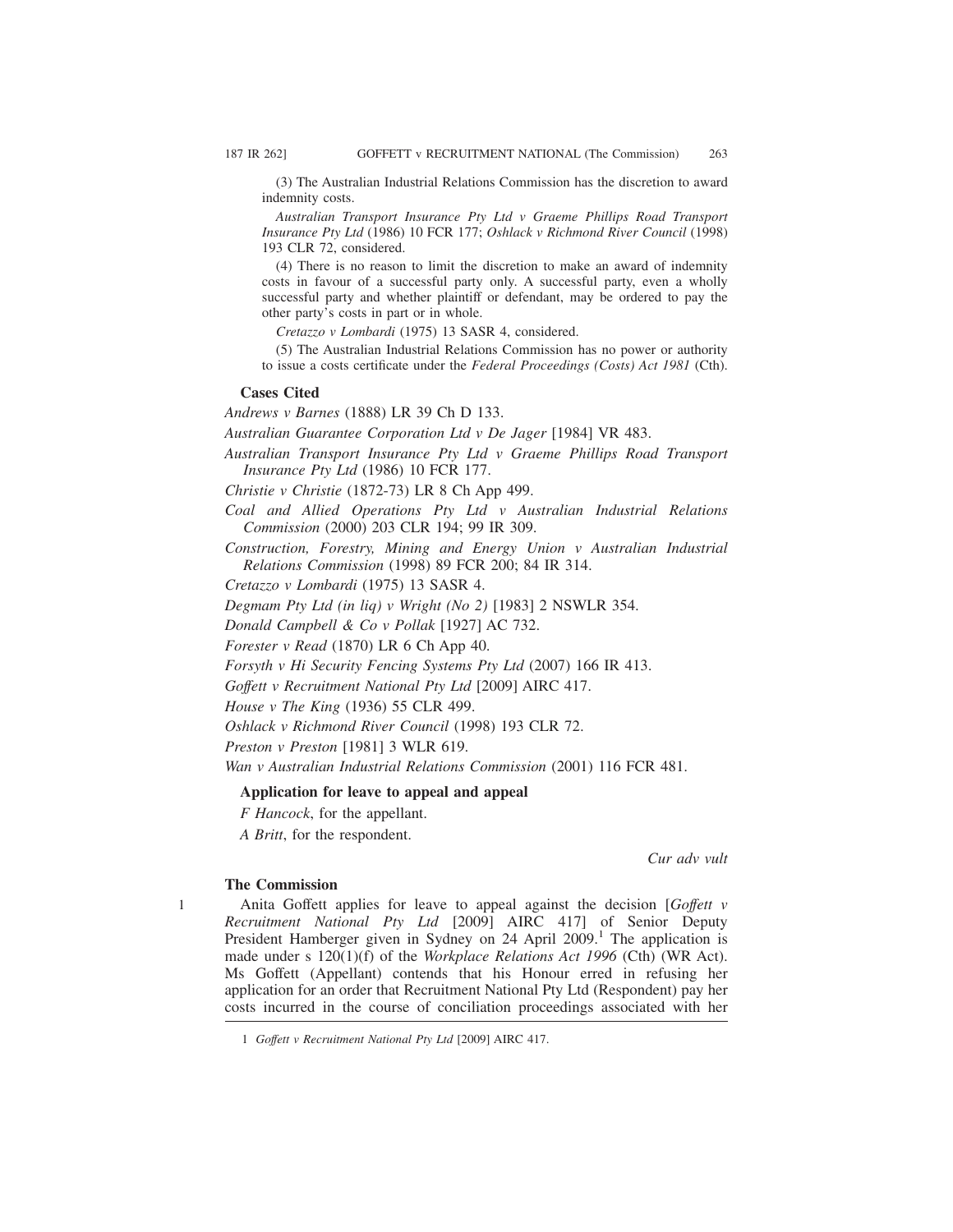application for a remedy in respect of the termination of her employment. The Respondent opposes a grant of leave and, in the event that leave is granted, defends the decision at first instance.

### **Grounds of appeal**

2

3

5

The notice of appeal sets out 22 numbered grounds of appeal, including five grounds going to issues of leave and public interest. There are 16 substantive grounds of appeal and one general ground. It is unnecessary for us to set them out in full. The Appellant conveniently consolidated all 16 grounds in argument by reference to the four types of errors that might be made in the decision-making process as identified in *House v The King*. <sup>2</sup> The Appellant argued that the Senior Deputy President:

- allowed irrelevant matters to guide him (Appeal Grounds 4 & 5 and 8, 9, 10, 11, 12, 13, 14 & 15);
- acted on a wrong principle (Appeal Grounds 3, 6, 7 &16);
- mistook the facts (Appeal Ground 5); and
- denied the Appellant natural justice (Appeal Ground 2).

We deal with the particulars of the appeal grounds below in our consideration of the submissions advanced in argument.

#### **Background facts**

Initially the Appellant applied on 29 September 2008 for relief in respect of the termination of her employment with the Respondent. The application was listed for conciliation before Commissioner Roberts on 5 November 2008. The Respondent failed to attend the conciliation advising however, that it was interested in settlement and that the Appellant's legal representative should contact the Respondent's legal representative. At that time no appearance (Form R28) had been filed for the Respondent and no details of its defence were provided or known to the Commission or the Appellant's legal representative. 4

The matter was re-listed for conciliation on 21 November 2008. The Respondent did not attend the conciliation, having notified the Commission through its legal representative about an hour and a half prior to the scheduled listing time that there would be no attendance. The Commissioner then certified that the matter was unlikely to be resolved by conciliation.

- On 25 November 2008: 6
	- the Appellant elected to proceed to arbitration;
	- the Respondent's representative filed in the Commission a letter dated 24 November 2008 confirming instructions to liaise with the Appellant's legal representative "in the hope of resolving the matter". Attached to the letter was the Respondent's appearance (Form R28) stating, inter alia, the "Respondent employs less than 100 employees";
	- the Respondent's representative wrote to Appellant's representative indicating "his client was receptive to any resolution proposals";
	- the Appellant's representative put an offer for settlement. The Respondent's representative sought a breakdown of the offer and the Appellant's representative responded.
- About 27 November 2008 the Respondent's counsel told the Appellant's 7

<sup>2</sup> *House v The King* (1936) 55 CLR 499.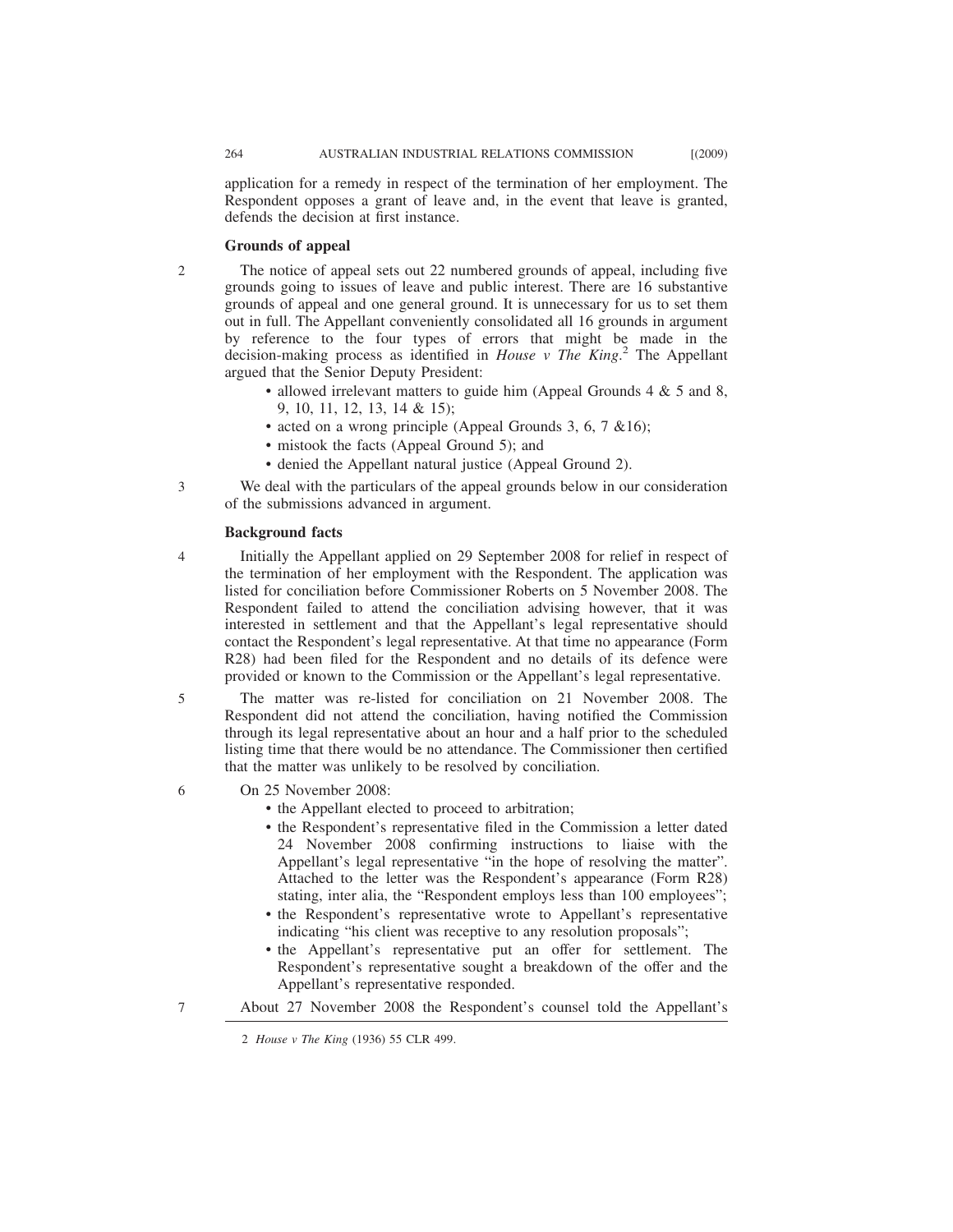9

representative in a telephone conversation that the Respondent employed less than 100 employees at the time of the termination of the Appellant's employment.

On 5 December 2008 Senior Deputy President Hamberger issued a notice of listing for the arbitration of the Appellant's application for a remedy in respect of the termination of her employment. The listing incorporated directions for the Appellant to file her materials on 15 January 2009, the Respondent to file its materials by 12 February 2009 and any reply from the Appellant to be filed by 20 February 2009. The matter was listed for hearing on Tuesday, 24 February 2009. The Appellant in compliance with the first direction filed submissions and two witness statements with attachments.

The Respondent filed submissions on Friday, 20 February 2009. It also filed a statement of Ms Goncalves with an attached payroll summary. The Respondent's material only addressed the jurisdictional issue of less than 101 employees. According to the Respondent's submissions and statement, it employed 105 casual staff with less than 12 months service and 87 permanent and casual staff with more than 12 months service, at the time of termination of the Appellant's employment.

- On Tuesday 24 February 2009 Senior Deputy President Hamberger heard the substantive application for a remedy in respect of the termination of the Appellant's employment and dismissed it as incompetent pursuant to s 643(10) of the WR Act. 10
- On 6 March 2009 the Appellant filed an application for costs under s 658(3) of the WR Act. On 10 March 2009 Senior Deputy President Hamberger wrote to the legal representatives of the parties inviting submissions from the Appellant, responsive submissions from the Respondent and a reply by the Appellant, on the question of costs. The parties filed written materials accordingly and on 4 April 2009 his Honour published his decision, the subject of this appeal, refusing the Applicant's application for costs. 11
- A notice of appeal was lodged on 14 May 2009. Initially the matter was listed for hearing in the appeal sittings in Sydney on 23 June 2009. On the application of Counsel for the Appellant and by consent of the Respondent it was directed that the matter proceed by way of written submissions due to the unavailability of the Appellant's Counsel for the appeal sittings. The Appellant's final submissions in reply were filed upon her Counsel's return from leave on 17 July 2009. 12
- We note that the *Fair Work Act 2009* (Cth) commenced on 1 July 2009. It is clear from a composite reading of Items 11 and 12 of Sch 2 to the *Fair Work (Transitional Provisions and Consequential Amendments) Act 2009* (Cth), the *Workplace Relations Act* continues to operate in respect of an application for a remedy for a termination of employment that occurred before 1 July 2009. Such a matter is to be continued by the Australian Industrial Relations Commission applying the relevant provisions of the WR Act. The WR Act continues to operate in the same way in respect of an unfair dismissal appeal lodged before 1 July 2009. Support for these conclusions can be found in the Explanatory Memorandum to the *Fair Work (Transitional Provisions and Consequential Amendments) Bill 2009*. 13

## **Decision at first instance**

In his reasons for decision the Senior Deputy President set out the history of the proceedings, noting the Respondent's failures to attend the conciliations and 14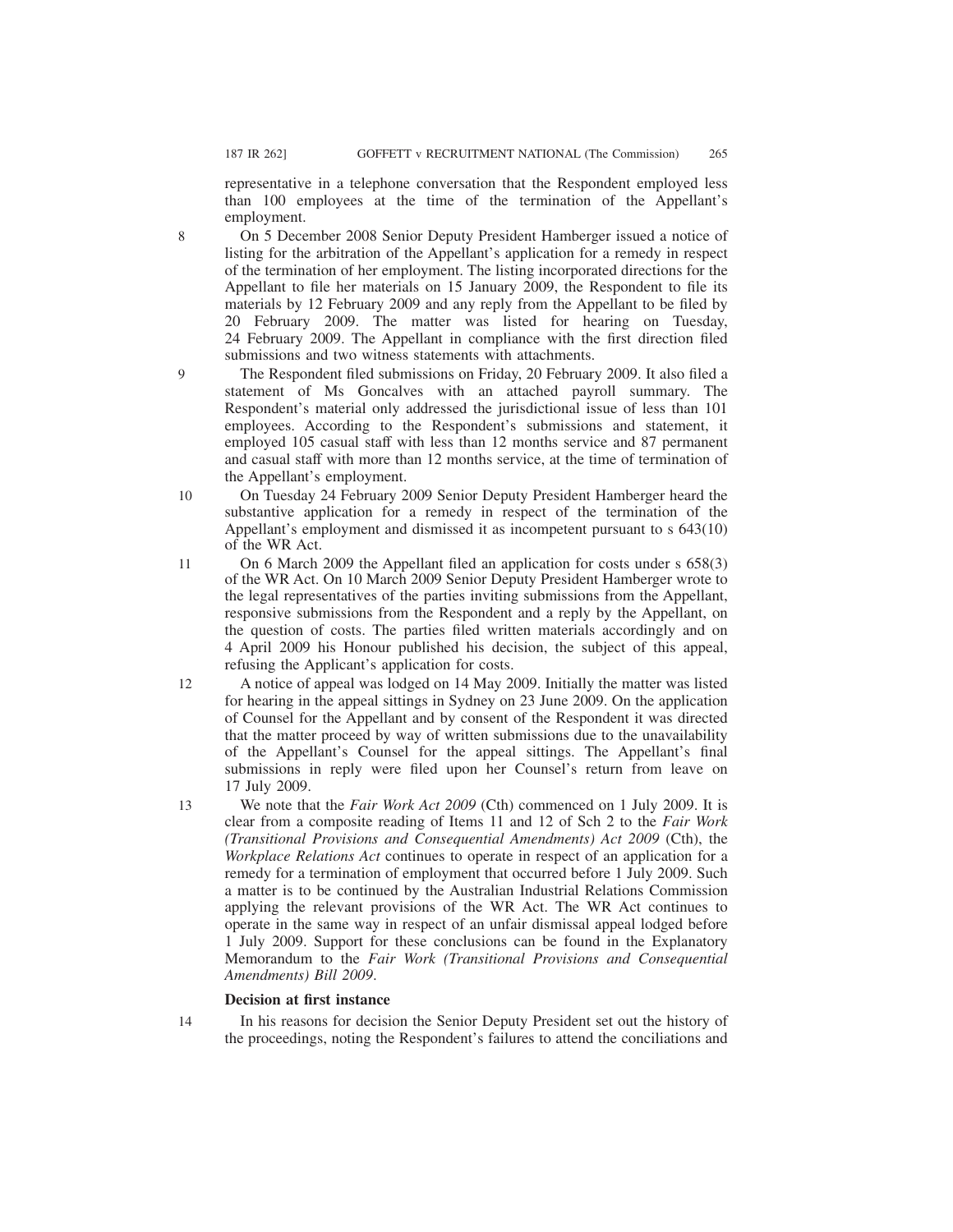to provide contact details for its legal representative as it had undertaken to do. His Honour noted also the Respondent's representations about its intention to confer with the Appellant in the hope of resolving the matter. This is followed by a brief summary of the decision dismissing the primary application for want of jurisdiction.

- Turning to the question of costs, the Senior Deputy President effectively posed two questions for himself, namely:
	- did the Respondent cause costs to be incurred by the Appellant; and
	- were costs incurred because of the Respondent's unreasonable act or omission in connection with the conduct of the proceeding?
- The Senior Deputy President found that the Respondent's failure to attend the first conciliation conference on 5 November 2008 caused the Appellant to incur costs. He held however, the Respondent's failure to attend was not unreasonable by reason of the circumstance that the Respondent's manager was ill and could not attend the conciliation. 16
- In relation to the Respondent's failure to attend the second conciliation the Senior Deputy President noted that it was due to the unavailability of the Respondent's legal representative who, less than an hour an a half before the scheduled conciliation, notified the Commission of recent instructions in the matter and that he would not be attending. His Honour held the Respondent's failure to attend was unreasonable. He was not satisfied however that the Appellant had incurred any costs as a result of the aborted second conciliation and refused an order for costs in respect of it. 17

After adverting to the exchanges between the parties about proposals for settlement, the Senior Deputy President held that the Respondent's ultimate failure to respond to the Appellant's breakdown of her costs, which it had requested, was poor behaviour. He held however, that failure to agree to a settlement could not of itself be a basis for a claim for costs under s 658(3) of the WR Act. His Honour cited the Full Bench decision in *Forsyth v Hi Security Fencing Systems Pty Ltd* as authority for this latter proposition. 18

- The Senior Deputy President then held that the Respondent's late lodgement of its material in support of its jurisdictional challenge was unreasonable. His Honour however refused to make an order for costs on this basis. He found that the late lodgement did not lead to the Appellant incurring additional costs as she proceeded with her claim in the face of the Respondent's "evidence and submissions". 19
- Dealing with an issue about the absence of any notice of motion to dismiss the Appellant's substantive application the Senior Deputy President reasoned that there was no obligation for the Respondent to move for its dismissal. It had put the Appellant on notice about the jurisdictional issue in its notice of appearance and orally by its Counsel in a conversation with the Appellant's representative. His Honour held that the failure of the Respondent to move for the dismissal of the application at an earlier time was not of itself unreasonable and an order for costs on this point was refused. He concluded as follows: 20

While certain aspects of the way the respondent approached the conduct of this matter were unsatisfactory, the applicant has failed to establish that the requirements of s 658(3) of the Act have been met. The application for costs is dismissed.<sup>3</sup>

<sup>3</sup> *Goffett v Recruitment National Pty Ltd* [2009] AIRC 417 at [19].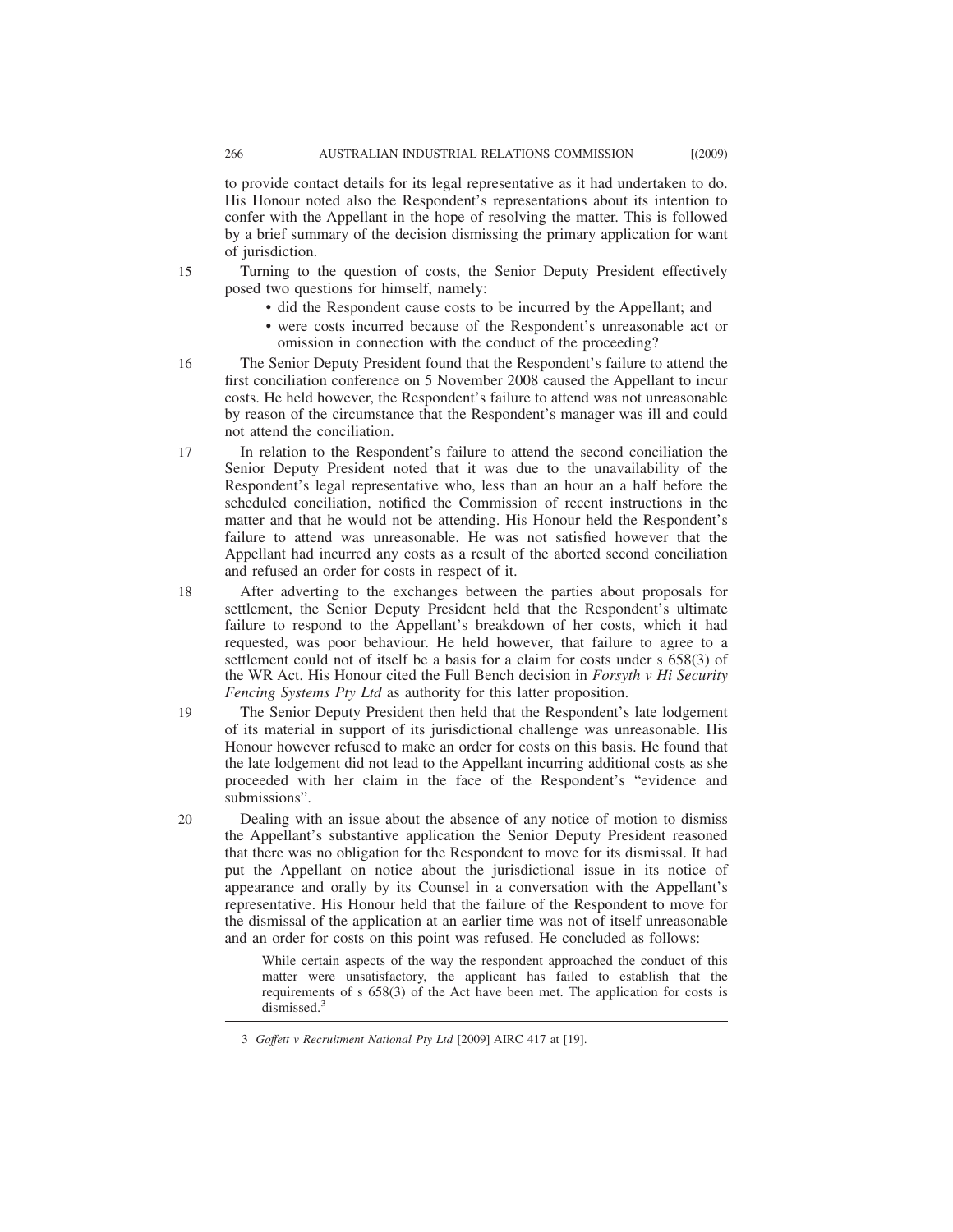### **Leave to appeal**

An appeal lies to the Full Bench of the Commission by way of leave under s 120(1)(f) against a decision of a member of the Commission that the member has jurisdiction, or a refusal or failure of a member of the Commission to exercise jurisdiction in a matter arising under this Act. In this case it is apparent from the grounds of appeal that the Senior Deputy President's decision refusing costs is characterised as a constructive refusal or failure of a member of the Commission to exercise jurisdiction in the matter that was before him. The Respondent does not take issue with the Appellant's apparent characterisation of the decision and concedes the competency of the appeal. It contends however, leave should not be granted or, alternatively, if leave is granted, no relief is warranted because the Appellant suffered no injustice. 21

Section 120(1) of the Act provides that an appeal lies to a Full Bench only with the leave of the Full Bench. Further, s 120(2) requires that a Full Bench grant leave to appeal if, in its opinion, the matter is of such importance that, in the public interest, leave should be granted. Alternatively, a grant of leave is governed by the conventional considerations for the grant of leave to appeal, including whether the decision is attended with sufficient doubt to warrant reconsideration or whether substantial injustice may result if leave is refused.<sup>4</sup> In *Wan v Australian Industrial Relations Commission*<sup>5</sup> the Federal Court, in dealing with considerations relevant to grant of leave to appeal, noted:

As we have previously observed, grounds traditionally adopted in granting leave have included considerations such as whether the decision is attended with sufficient doubt to warrant its reconsideration and whether substantial injustice may result if leave is refused. These "grounds" should not be seen as fetters upon the broad discretion conferred by s 45(1), but as examples of circumstances which will usually be treated as justifying the grant of leave. It will rarely, if ever, be appropriate to grant leave unless an arguable case of appealable error is demonstrated. This is so simply because an appeal cannot succeed in the absence of appealable error.<sup>6</sup>

It is common ground that the decision the subject of the appeal in this case is a discretionary decision. The correctness of such a decision can only be challenged by showing error in the decision-making process. The applicable principle is enshrined in the seminal case of *House v The King*<sup>7</sup> as set out in *Coal and Allied Operations Pty Ltd v Australian Industrial Relations Commission*: 8 23

> Because a decision-maker charged with the making of a discretionary decision has some latitude as to the decision to be made, the correctness of the decision can only be challenged by showing error in the decision-making process. And unless the relevant statute directs otherwise, it is only if there is error in that process that a discretionary decision can be set aside by an appellate tribunal. The errors that might be made in the decision-making process were identified, in relation to a judicial decision, in *House v King* in these terms:

<sup>4</sup> *Construction, Forestry, Mining and Energy Union v Australian Industrial Relations Commission* (1998) 89 FCR 200 at 220; 84 IR 314 at 333.

<sup>5</sup> *Wan v Australian Industrial Relations Commission* (2001) 116 FCR 481.

<sup>6</sup> *Wan v Australian Industrial Relations Commission* at [30].

<sup>7</sup> *House v The King* at 504-505.

<sup>8</sup> *Coal and Allied Operations Pty Ltd v Australian Industrial Relations Commission* (2000) 203 CLR 194 at 205; 99 IR 309.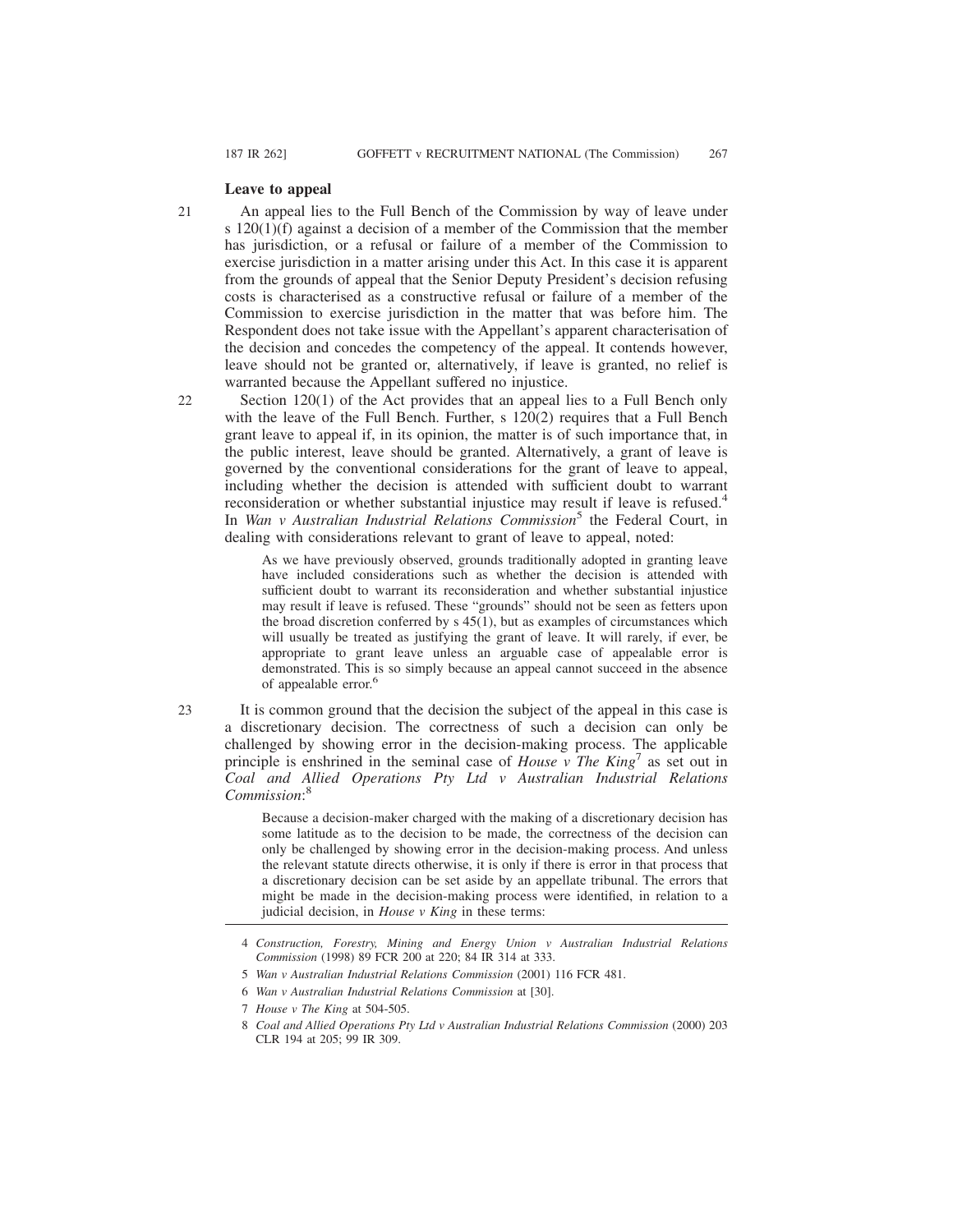If the Judge acts upon a wrong principle, if he allows extraneous or irrelevant matter to guide or affect him, if he mistakes the facts, if he does not take into account some material consideration, then his determination should be reviewed and the appellate court may exercise its own discretion in substitution for his if it has the materials for doing so.

The Appellant argued that the decision at first instance was infected by significant errors. More particularly in respect of the question of leave to appeal it was contended that his Honour erred in determining that the Respondent's Counsel had put the Appellant on notice in a telephone conversation in November 2008 that it was taking the jurisdictional point. The Appellant submitted that on the Respondent's own evidence it had no evidence to support its assertion to the Appellant's representative that it had 100 or fewer employees. It was further argued that his Honour erred in placing too much weight on the absence of any statutory obligation on the Respondent to file a Notice of Motion to take a jurisdictional point when the issue was not a question of obligation but rather the effect of the Respondent's conduct in not moving for dismissal until the day of the hearing. Such conduct it was submitted was unreasonable and caused the Appellant to incur costs. Accordingly the matter is of such importance that leave should be granted in the public interest.

The Respondent submitted that the actual finding of the Senior Deputy President in this regard was that it had put the Appellant on notice that it "did not believe" that it had more than 100 employees, both in its notice of appearance of 27 November 2008 and during a conversation between the Respondent's Counsel and the Appellant's representative at about the same time. It submitted that there is no public interest in hearing the appeal. Furthermore, it submitted, the decision is not attended with sufficient doubt to warrant reconsideration of the claim. No appealable error has been demonstrated, the Respondent submitted, and the Appellant will suffer no substantial injustice if leave is refused. It further submitted that if leave to appeal is granted and the appeal is upheld the matter ought to be referred back to Senior Deputy President Hamberger to determine the issue of costs. 25

While we do not accept the Appellant's contention that these matters are of such importance that leave should be granted in the public interest we do think there is some merit in the Appellant's argument. Accepting, as we do, the Senior Deputy President correctly characterised the evidence about the nature of the notice that the Respondent gave to the in Appellant November 2008, we think that he nonetheless misconceived his duty. The costs application was made under s 658(3) of the WR Act, which relevantly provides as follows:

- (3) If the Commission is satisfied:
	- (a) that a party (first party) to a proceeding relating to an application made under section 643 caused costs to be incurred by the other party to the proceedings; and
	- (b) that the first party caused the costs to be incurred because of the first party's unreasonable act or omission in connection with the conduct of the proceeding;

the Commission may, on an application by the other party under this section, make an order for costs against the first party.

The issue raised on the argument before his Honour, in this aspect of the matter, was whether the conduct of the Respondent in not moving for the 27

24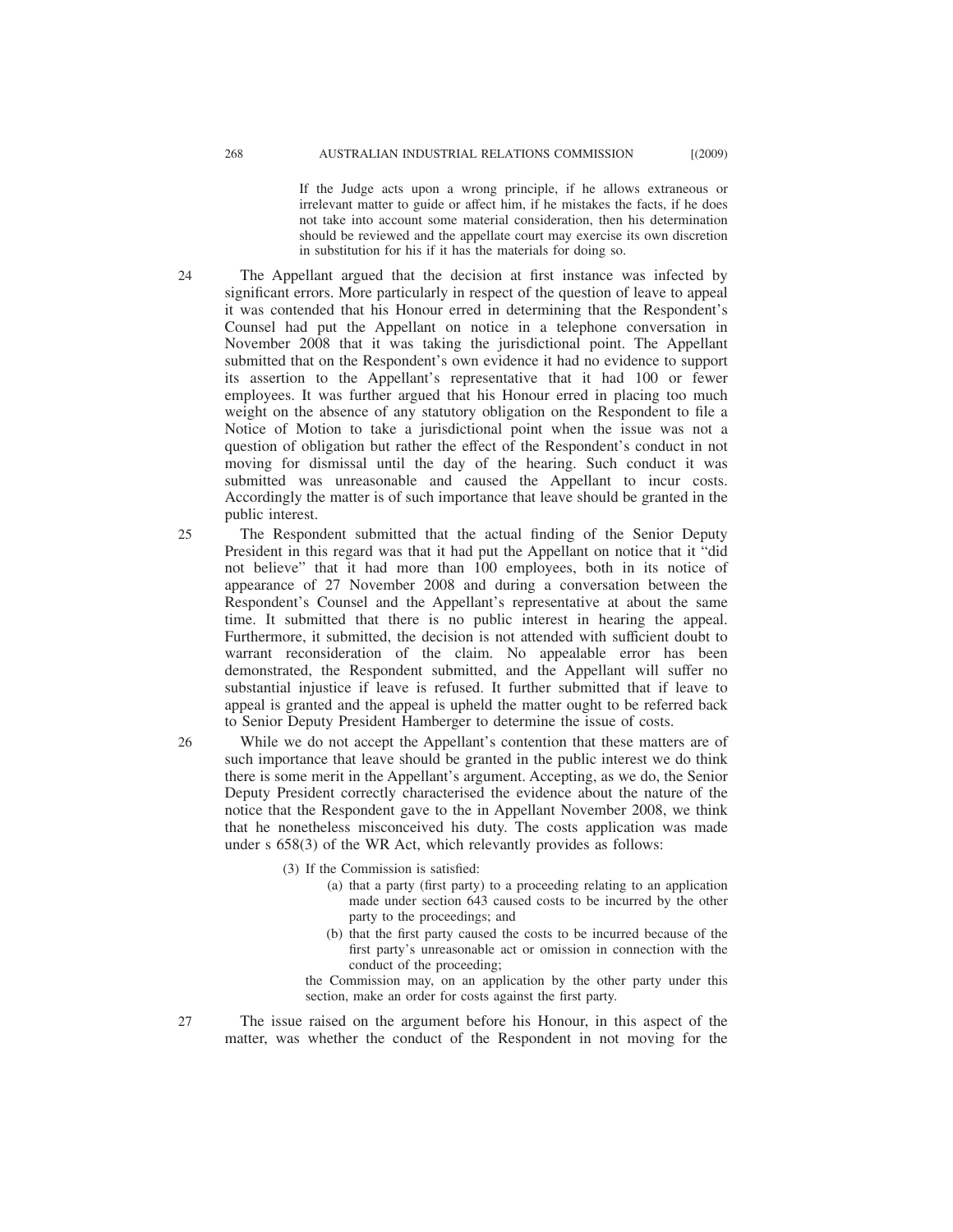dismissal of the unfair dismissal prior to the hearing of the substantive application, caused the Appellant to incur costs and, to paraphrase  $s$  658(3)(b), whether any costs so incurred were because of an unreasonable act or omission of the Respondent in connection with the conduct of the proceeding. It was not merely a question of notice of the jurisdictional point but whether the Respondent's conduct in relation to it and subsequent to the oral notice caused the Appellant to incur costs and, if so, whether those costs were incurred as a result of the Respondent's unreasonable act or omission in connection with its conduct of the proceeding.

28

32

The evidence, such as it is, reveals that in November 2008 the Respondent had not satisfied itself about the number of employees that it employed. Ms Goncalves commenced compiling evidence about the number of employees in November 2008 and completed the exercise by 29 January 2009. The Respondent employed between 190 and 195 employees albeit a significant number of short-term casuals. For that very reason the Appellant can hardly be criticised for maintaining her belief that the number of employees exceeded 100 in the absence of any evidence to the contrary.

- The Respondent did not provide its material as directed or until 20 February 2009, viz eight days after its due date and two business days before the hearing. At the time of the conversation between the Respondent's counsel and the Appellant's representative in late November 2008 the claim of 100 or fewer employees was little more than an assertion. The Respondent had provided no documentary evidence to support the assertion. In the absence of any documentary evidence of the fact the Appellant's representative would have been derelict in her duty to withdraw the application on the basis of a bare assertion made in the course of a telephone conversation and in the notice of appearance. This has to be viewed in the context of ongoing overtures by the Respondent about settlement of the claim. In our view the Appellant was bound to continue pressing her claim.  $29$
- Up until 20 February 2009 the Respondent had put nothing before the Appellant to dissuade her from proceeding with her preparation for and conduct of the arbitration. An earlier motion to dismiss however would have at least put the Appellant on notice that the point was seriously taken and would be pressed. In our view the Appellant has demonstrated an arguable case of appealable error in as much as the Senior Deputy President appears to have misconceived the issue and did not take account of that conduct of the Respondent in the context of the proceedings as a whole. 30
- We are satisfied that the decision is attended with sufficient doubt so as to warrant its reconsideration. There is sufficient material before us to determine the matter for ourselves. Accordingly we refuse the Respondent's application to refer the matter of costs to the Senior Deputy President for determination. Before turning to the issue of costs we note that the matter before his Honour was one of some complexity and made more so by the drawn out process occasioned by the Respondent's tardiness. 31

### **Should the Appellant have an order for her costs?**

In her costs application the Appellant sought an order for costs incurred in respect of her application under s 643 of the WR Act. As stated earlier the application was made under s 658(3). The Appellant submitted that, given the history of the matter, costs should be awarded on an indemnity basis from 5 November 2008, the date of the first scheduled conciliation, up to and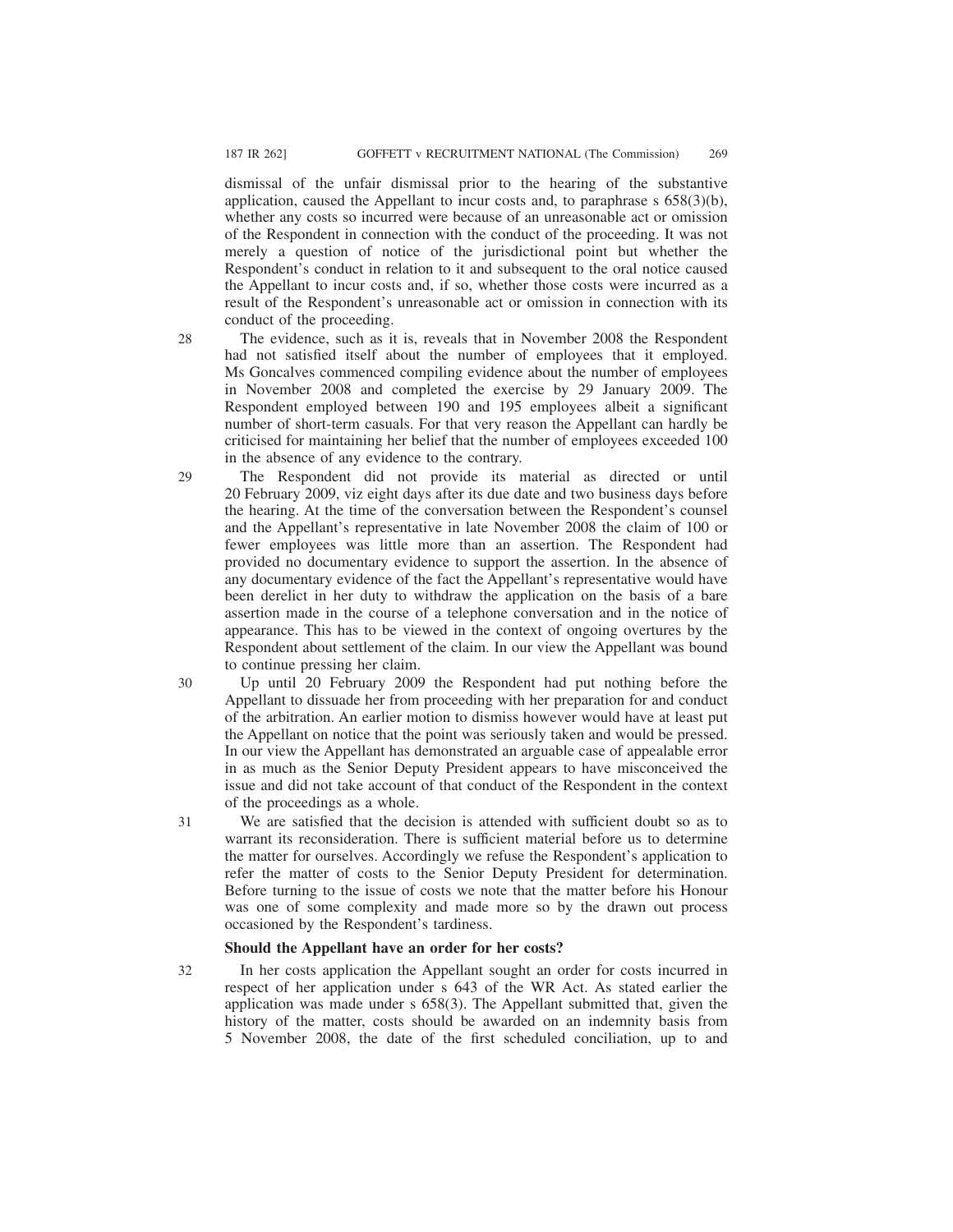including the date of the hearing on 24 February 2009. We will deal first with the issue of an order for costs. The issue of indemnity will be dealt with in due course.

#### **Conciliation 5 November 2008**

The Appellant contends that the Respondent caused her to incur costs on 5 November 2008 by its unreasonable act or omission. The Appellant submits that the Respondent, in failing to attend the conciliation on 5 November 2008, engaged in an unreasonable omission and that this caused her to incur legal costs that would not have been incurred were it not for the Respondent's unreasonable conduct and omission. The Respondent submits that it did not cause costs to be incurred. It contends that its representative was absent from the conciliation because of illness. 33

- Senior Deputy President Hamberger refused to award costs in respect of the 5 November conciliation on the ground that the Respondent's representative could not attend because of illness. The only evidence of the illness of the Respondent's representative on 5 November 2008 is the affidavit of Ms Goncalves sworn at Parramatta on 26 March 2009. No medical certificate in respect of the illness was provided. The Appellant submits that the Senior Deputy President dealt with the costs application on the materials filed by the parties without a hearing and thereby denying the Appellant an opportunity to test the issue of Ms Goncalves illness. It was submitted that in the circumstances the Appellant was denied procedural fairness.
- In the absence of medical evidence of Ms Goncalves and an opportunity for the Appellant to be heard on the point no weight should attach to the affidavit of Ms Goncalves claim that she was ill on the day of the conciliation on 5 November 2008. The notice of listing for the 5 November 2008 conciliation was sent to the Respondent by fax on 20 October 2008. The matter was listed for 11.30am. The Respondent only notified the Commission that it would not be attending the conciliation when the Commissioner's associate telephoned the Respondent to inquire of its whereabouts at the time of the conciliation. Assuming Ms Goncalves was ill, as it is submitted that she was, no explanation appears to be given for the failure of the Respondent to inform the Appellant or the Commission of the fact prior to the scheduled commencement time of the conciliation or at all at the initiative of the Respondent. That represents conduct in our view, which caused the Appellant and her representative an unnecessary attendance at the Commission for which we think she should have her costs. The failure to initiate contact with the Commission and/or the Appellant prior to the scheduled start time for the conciliation to inform it or them of the non-attendance of the Respondent was unreasonable. If the act was intentional it would be an unreasonable act. If unintentional it would be an unreasonable omission. There is no evidence that the Respondent's conduct in this regard was an intentional act. We are satisfied that the Respondent's conduct in respect of the conciliation on 5 November 2009 was an unreasonable omission which caused the Appellant to incur costs.
- 36

The Respondent submitted that the Appellant should be allowed part only of the costs of the conciliation on 5 November 2008. It argued that the Appellant's representative would have had to meet with her client and to take instructions at some point in any event. There is much force in this argument. It seems the only costs thrown away as a result of the Respondent's conduct on 5 November was the costs of the attendance on and appearance in the Commission on the day.

34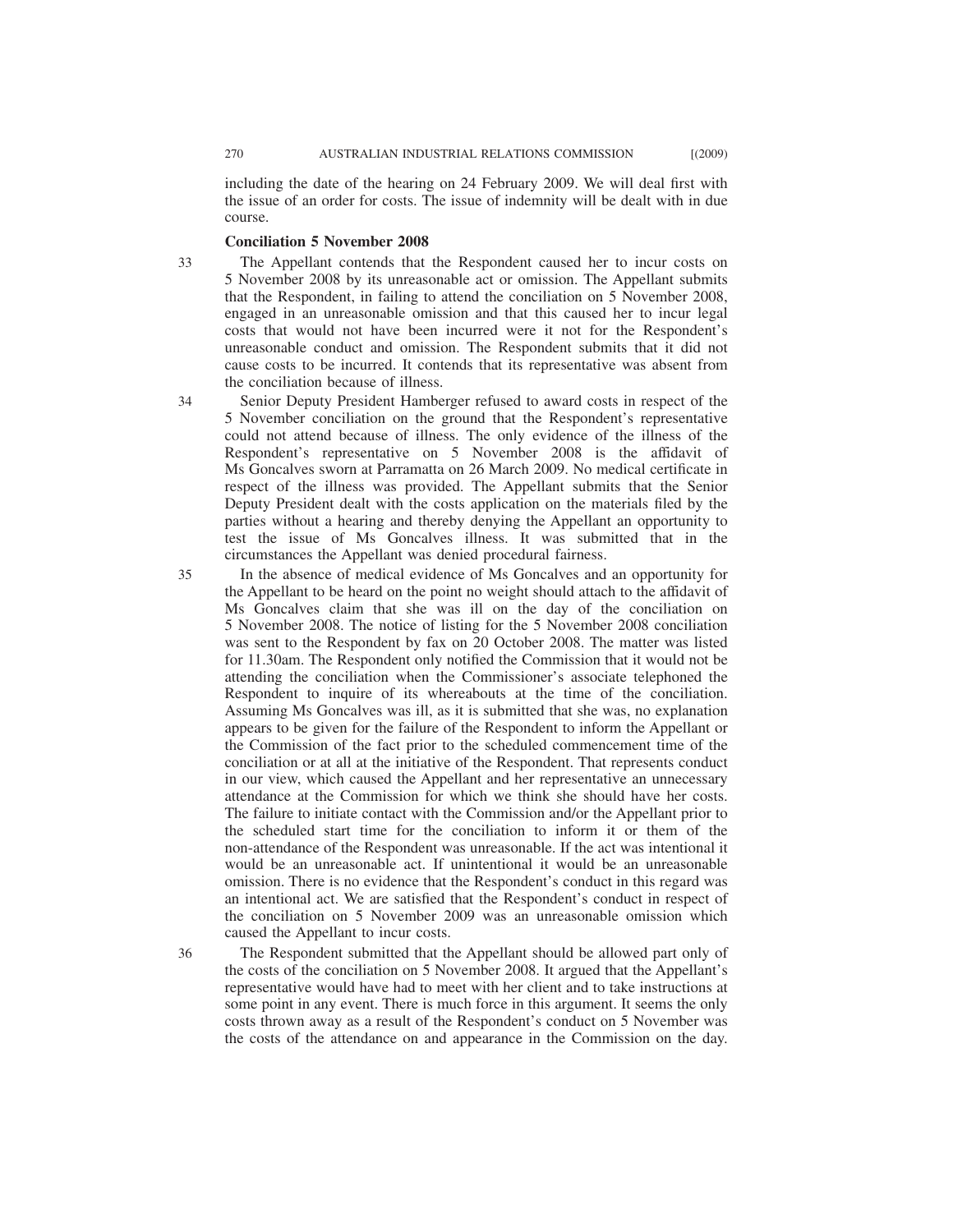We will make an order to the effect that the Respondent pay the Appellant's legal costs of the attendance and appearance at the Commission on 5 November 2008.

#### **Conciliation 21 November 2008**

- On 7 November 2008 Commissioner Roberts' Associate wrote to the Respondent referring to a telephone conversation on 5 November 2008 and several unsuccessful attempts to contact Ms Goncalves and requesting that the Respondent provide details of its solicitor as had been agreed in the telephone conversation on 5 November. On 13 November 2008 a notice of listing for 11.00 am on 21 November 2008 was sent by mail and faxed to the Respondent. By email to Commissioner Roberts' associate at 4.17 pm on 20 November 2008 the Respondent advised that its solicitor "has all the paperwork" and foreshadowed the possibility of another adjournment on 21 November. By fax addressed to and received in the Commission at 9.37 am on 21 November 2008, Counsel for the Respondent advised that he had just received instructions in the matter and could not attend because of other court commitments. The conciliation was aborted and the Commissioner certified that the matter was unlikely to be resolved by conciliation. 37
- It appears that there was no attendance or appearance for the Appellant on 21 November 2008 as a result of the conference being aborted prior to the scheduled start time. Senior Deputy President Hamberger held that the Respondent's failure to attend was unreasonable. He did not however award any costs in respect of the matter because there was no evidence that any costs had been incurred in respect of the scheduled conciliation on 21 November 2008. We are of the same view as his Honour on this point. We note however that the Appellant relies on the Respondent's failure to attend the second conciliation as evidence of its unreasonable conduct in the context of the whole of the proceedings. We take this into account in our assessment of the Appellant's claim for costs in respect of the hearing. 38

#### **Arbitration 24 February 2009**

- It is not disputed that the arbitration on 24 February 2009 was a proceeding relating to the Appellant's application under s 643. In determining the question of the Appellant's costs for the arbitration on 24 February 2009, it is necessary to consider whether the Respondent caused the Appellant to incur costs in relation to it by some unreasonable act or omission in connection with the conduct of the proceeding. The acts or omissions upon which the Appellant relies are as follows:
	- the failure of the Respondent to attend the first conciliation conference;
	- the failure of the Respondent to attend second conciliation conference;
	- the late lodgement by the Respondent of its Notice of Appearance asserting that it employed less than 101 employees at the time of the termination;
	- the oral assertion of Counsel for the Respondent that it had less than 101 employees without any supporting particulars or evidence;
	- the repeated invitations by the Respondent to the Appellant to engage in negotiations for settlement without any genuine attempt on its part to do so;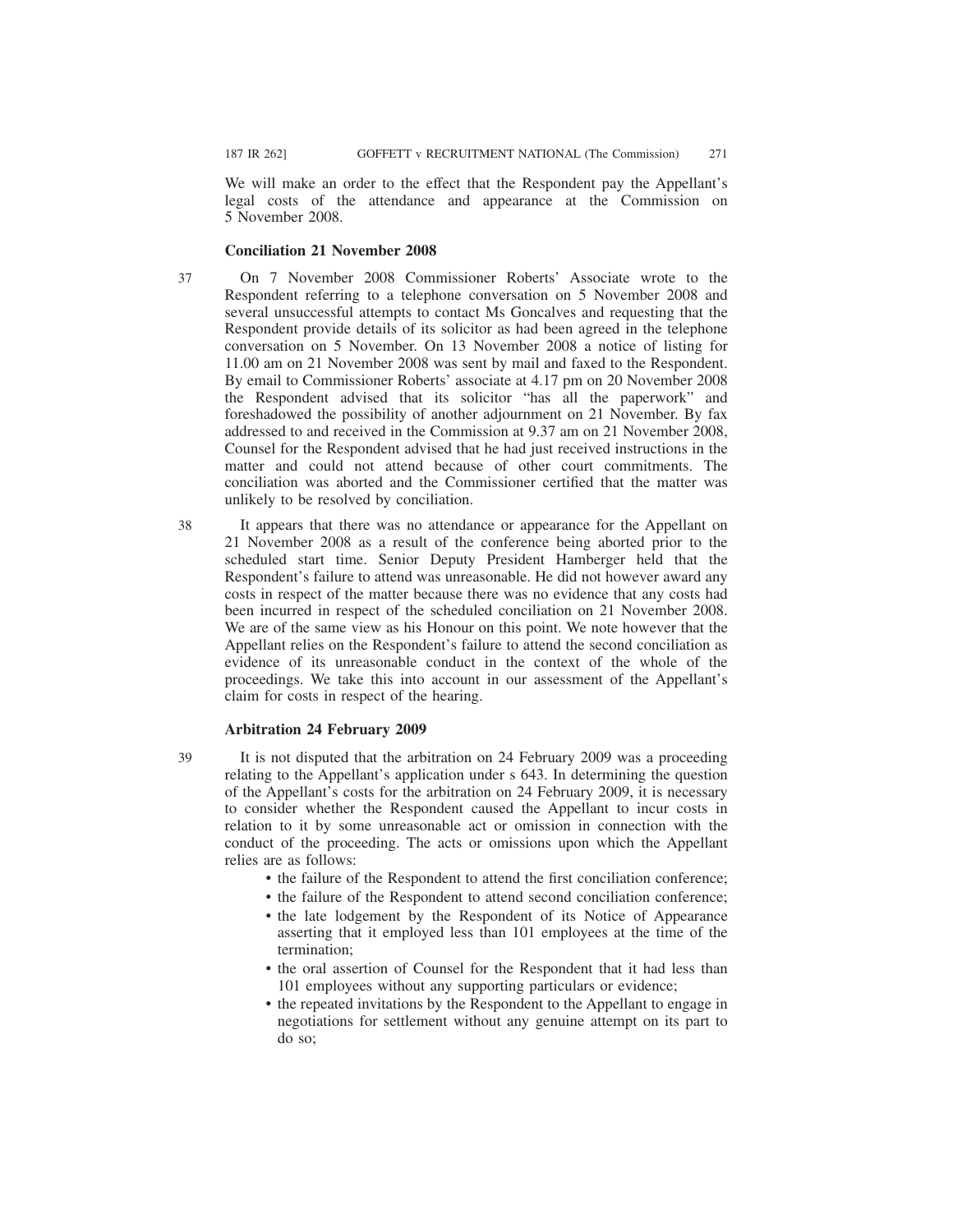- the way in which the Respondent encouraged the Appellant to advance offers for settlement, requesting a breakdown of the offer and then failing or refusing to respond to it in any way at all;
- the non-compliance of the Respondent with the Commission's directions in filing its materials for the arbitration late;
- the short notice by the Respondent of its intention to press its jurisdictional objection;
- the complete silence of the Respondent about its asserted jurisdictional objection until two days before the scheduled date for the arbitration of the unfair dismissal claim.
- At first instance the Senior Deputy President considered each of the claims as a stand alone issue. He found as unreasonable the failure to attend the second conciliation and the late lodgement of materials. He considered the failure of the Respondent to respond to the Appellant's settlement offer and the break up of the offer it had requested as "poor behaviour" and that certain aspects of the way the Respondent approached the conduct of the proceedings were unsatisfactory.
- In our view the conduct of the Respondent appears to have been, in some respects at least, duplicitous. Until 20 February 2009 the Respondent's claim that it "employs less than 100 employees" was a bare assertion. It was not supported by any particulars or material facts. Meanwhile the Respondent, by not moving for dismissal of the application while actively leading the Appellant to believe that it was interested in settling the matter, was gathering the evidence to make good its claim. From a fair reading of the Appellant's written submission filed in accordance with the Senior Deputy President's directions, these matters might reasonably have been put to the Respondent if there had been a hearing. Alternatively, they are matters that might reasonably have been asserted in written submissions if the parties had been informed that the matter of costs was to be dealt with on the papers. We think his Honour erred in not putting the parties on notice that he intended to determine the matter on the papers without a hearing. 41
- The Respondent's conduct in not disclosing to the Appellant between 27 November 2008 and 20 February 2009 that it would press its jurisdictional objection was unfairly prejudicial to the Appellant. More important however is the conduct of the Respondent in not notifying the Appellant immediately following the Senior Deputy President's directions for the arbitration on 5 December 2008 that it wished to press its jurisdictional objection. 42
- The directions accompanying the notice of listing for arbitration made no reference to the jurisdictional issue. It required the parties to file responsively their materials in the arbitration of the substantive matter. The Respondent did not comply with the timetable for filing its material. It took no steps until two working days before the arbitration to alert the Appellant to the fact that it maintained its jurisdictional objection. Meanwhile the Appellant had prepared, served and submitted its case for arbitration in accordance with the Senior Deputy President's directions. The Respondent's failure then to comply with the directions for filing and serving its materials effectively deprived the Appellant of any reasonable opportunity to reconsider and properly assess her position in the matter. That such conduct caused the Appellant to incur costs cannot be 43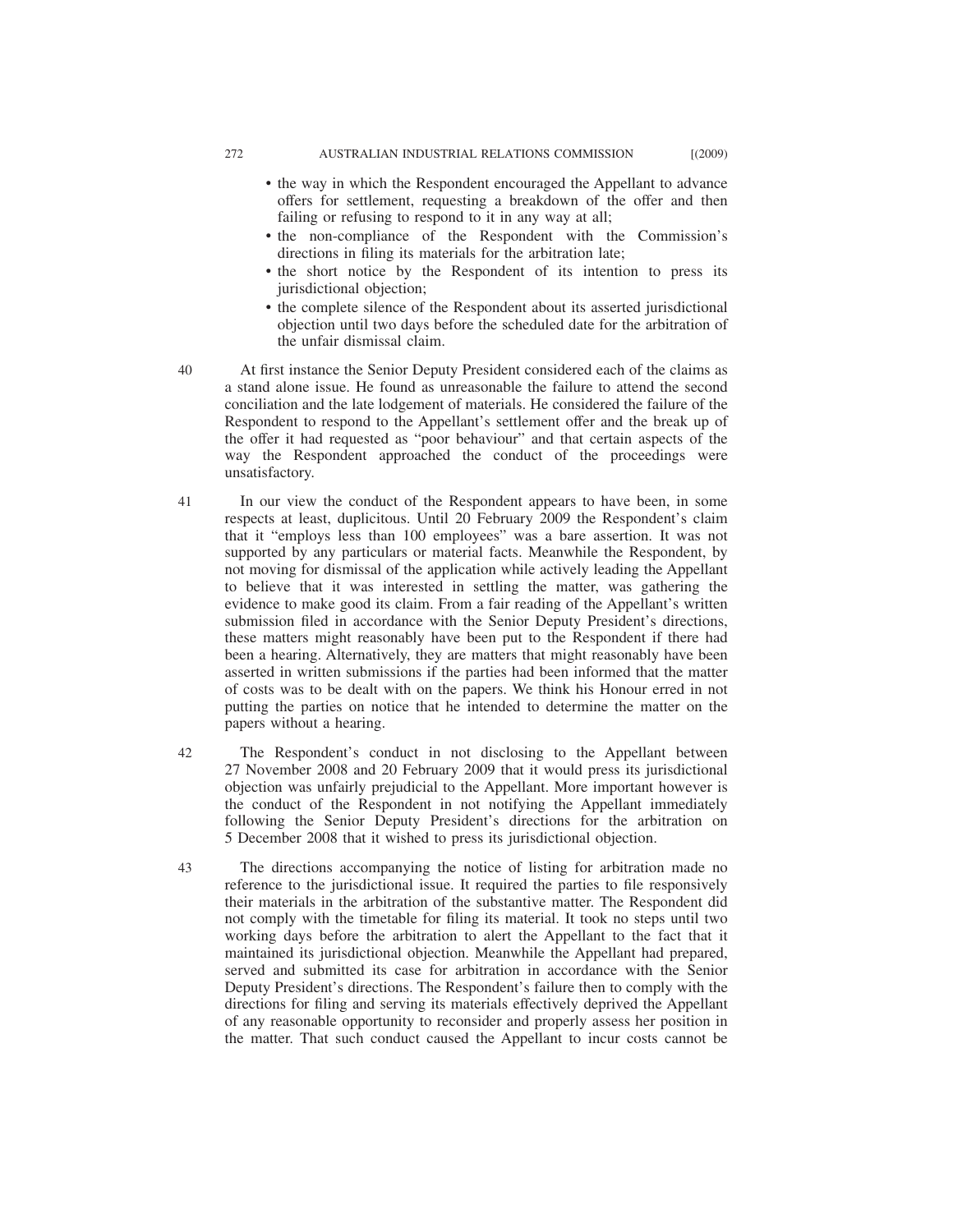49

disputed. The costs incurred were counsel's professional costs of and incidental to the submissions filed and served in the arbitration and preparation for the hearing.

The Appellant also seeks costs in respect of her Counsel's appearance in the arbitration in which the jurisdictional point was determined. The Respondent submits that there is no evidence that the Appellant would not have appeared in jurisdictional hearing on the day fixed for arbitration and accordingly it did not cause any costs to be incurred in respect of the Appellant's appearance on the day of the arbitration. The Appellant did contest the jurisdictional point on the day of the arbitration, arguing that the Commission could not be satisfied that there was no jurisdiction on the evidence upon which the Respondent sought to rely. The Senior Deputy President was against her and that decision has not been challenged.

The Appellant's point now seems to be that the matter may never have reached the stage it did if the Respondent had have given some material facts in support of its claims in a timely fashion, either in its notice of appearance or by way of motion. That may well be the case, but it is mere speculation and there are no primary facts upon which such an inference can properly be drawn in relation to it. We are not satisfied that the Respondent's conduct caused the Appellant to incur costs for her Counsel's appearance on the day of the hearing. 45

The question that remains to be addressed is whether the costs that were incurred in relation to the submissions and preparation for the hearing were caused by an unreasonable act or omission by the Respondent? We are satisfied that they were so caused. 46

The Respondent's failure to take steps to inform the Appellant of its intentions immediately after the issue of the notice of listing was either a deliberate or reckless act that could not be regarded as anything other than unreasonable. Alternatively, to the extent that the failure might be regarded as an omission, it was equally unreasonable. That those unreasonable acts or omissions caused the Appellant to incur the costs in connection with the conduct of the proceeding is unquestionable. We are satisfied that the Respondent must be ordered to pay the Appellant's costs of and incidental to the submissions and preparation for arbitration. We allow also the costs on an indemnity basis in respect of the costs application. 47

The Appellant asks that the costs be paid on an indemnity basis. Query whether the Commission has power to award costs on an indemnity basis. Its power to award costs under s 658(3) is discretionary. The discretion is limited to some extent by s 658(9). Section 658(7) makes provision for a schedule of costs to be prescribed. Schedule 7 to the WR Act is just such a schedule. Section 658(9) provides that if a schedule of costs is prescribed the Commission must not award costs in respect of an item appearing in the schedule at a rate or an amount in excess of that item. The amount that may be allowed for counsel is entirely a matter of discretion under the schedule. It would seem therefore that the Commission has discretion to award indemnity costs, sometimes expressed as solicitor and client costs. 48

In *Australian Transport Insurance Pty Ltd v Graeme Phillips Road Transport Insurance Pty Ltd*<sup>9</sup> Woodward J dealing with a costs application in the Federal Court of Australia isolated the following principle in relation to indemnity costs:

<sup>9</sup> *Australian Transport Insurance Pty Ltd v Graeme Phillips Road Transport Insurance Pty Ltd* (1986) 10 FCR 177.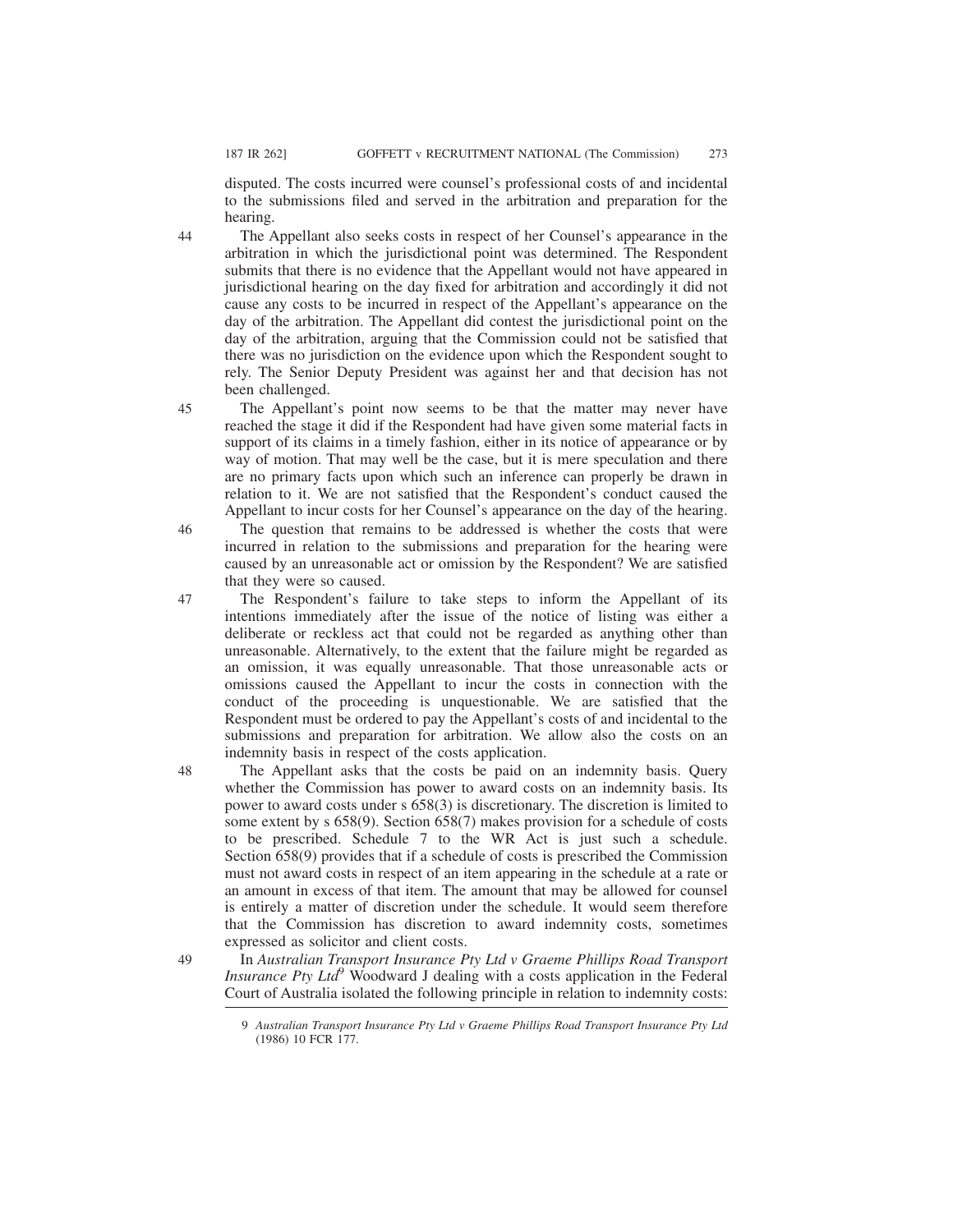Courts in both the United Kingdom and Australia have long accepted that solicitor and client costs can properly be awarded in appropriate cases where "there is some special or unusual feature in the case to justify the court exercising its discretion in that way" (*Preston v Preston* (1982) 1 All ER 41 at 58). It is sometimes said that such costs can be awarded where charges of fraud have been made and not sustained; but in all the cases I have considered, there has been some further factor which has influenced the exercise of the court's discretion - for example, the allegations of fraud have been made knowing them to be false, or they have been irrelevant to the issues between the parties: see *Andrews v Barnes* (1888) 39 Ch D 133; *Forester v Read* (1870) 6 LR Ch App Cases 40; *Christie v Christie* (1873) 8 Ch App Cases 499; *Degmam Pty Ltd (In Liq) v Wright (No 2)* (1983) 2 NSWLR 354.

50

51

# In *Oshlack v Richmond River Council*, <sup>10</sup> Gaudron and Gummow JJ said:

It may be true in a general sense that costs orders are not made to punish an unsuccessful party. However, in the particular circumstance of a case involving some relevant delinquency on the part of the unsuccessful party, an order is made not for party and party costs but for costs on a "solicitor and client" basis or on an indemnity basis. The result is more fully or adequately to compensate the successful party to the disadvantage of what otherwise would have been the position of the unsuccessful party in the absence of such delinquency on its part.

We note that the cases cited above speak in terms of indemnity costs of the successful party. Cases in which a successful party is required to pay the costs of the unsuccessful party are unusual but not unheard of. In *Cretazzo v Lombardi*<sup>11</sup> Bray CJ in the South Australian Supreme Court gives some guidance in this regard:

> It follows, therefore, that there is now jurisdiction to order a successful party, even a wholly successful party and whether plaintiff or defendant, to pay his opponent's costs in part or in whole. Of course, it by no means follows that it would be a judicial exercise of the discretion to do so and it may well be that in many cases it would not, since there must be some reason for departing from the settled practice whereby the successful party receives his costs from his opponent; see *Donald Campbell & Co. v Pollak* [[1927] A.C. 732.], per Viscount Cave L.C., at p. 812.

We see no reason to limit the discretion to an award of indemnity costs in favour of a successful party only. Moreover, where there is a statutory power to award costs to an unsuccessful party, as there is in s 653 of the WR Act, there is no limit on the discretion in that way. It seems almost axiomatic that an unreasonable act or omission that causes a party to incur costs in a proceeding should be regarded as "some relevant delinquency". In any event we are satisfied that the act of the Respondent in the conduct of the proceeding and, more particularly, in the period between 5 December 2008 and 20 February 2009 was high handed<sup>12</sup> and reckless to the consequences for the Appellant. Accordingly the relevant costs will be awarded on an indemnity basis. 52

The Appellant also seeks an order for costs in respect of the appeal and a Costs Certificate under s 7 of the *Federal Proceedings (Costs) Act 1981* (Cth) (Costs Act). The application for costs of the appeal is made under  $s$  658(2), (3) and s 10(e) of the WR Act. We are not satisfied that there is any proper foundation for an order for costs in respect of the appeal and the Appellant's 53

<sup>10</sup> *Oshlack v Richmond River Council* (1998) 193 CLR 72 at [44].

<sup>11</sup> *Cretazzo v Lombardi* (1975) 13 SASR 4 at 11.

<sup>12</sup> See *Australian Guarantee Corporation Ltd v De Jager* [1984] VR 483 at 502.